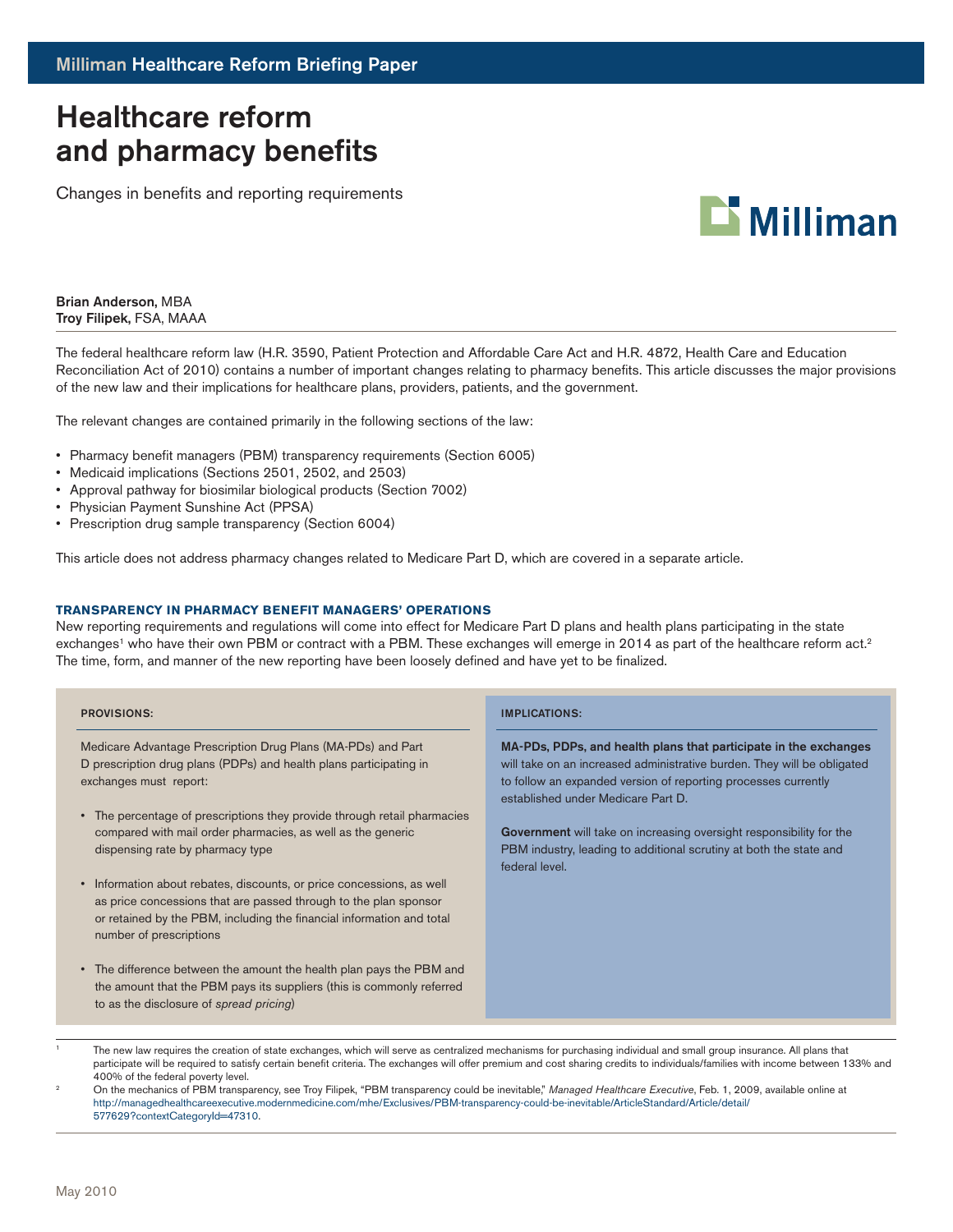### **Medicaid implications**

The provisions in Sections 2501, 2502, and 2503 establish parameters with significant changes to the Medicaid drug benefit offering under state Medicaid programs and Medicaid managed care organizations (MCOs).

### Provisions:

- • Minimum rebates on most brand name drugs increased from 15.1 percent of the average manufacturer price (AMP) to 23.1 percent of AMP.
- Minimum rebates on generic drugs increased from 11 percent of AMP to 13 percent of AMP.
- • The federal government will retain a larger portion of the rebates, and as a result, the rebate payments to states will be reduced.
- Three formerly excluded drug types-barbiturates, benzodiazepines, and smoking-cessation drugs—are required to be included in benefits.
- Medicaid MCOs will now be eligible for prescription drug discounts as described in Section 340B of the Public Health Service Act. Previously, these discounts applied only to state Medicaid programs and some nonprofits.
- • The new law reiterates and extends AMP as the standard baseline for Medicaid price reporting.

### Implications:

Patients will have access to several types of drugs formerly not covered.

Government, especially state governments, will spend more because of the newly included drugs but will also benefit from the cost savings resulting from increased rebates. In addition, AMP, generally a lower price than other pharmacy pricing measures, may become the standard government pricing baseline for prescription drugs as average wholesale price (AWP) is phased out during 2011.<sup>3</sup>

Medicaid MCOs will have access to Section 340B pricing, which comprises some of the lowest drug prices in the industry, and will try to make the most of this change to manage costs. The changes will require Medicaid MCOs to report certain items to the states. In turn, the states will set capitation rates paid to the entity based on actual cost experience related to rebates and subject to the federal regulations.

### **Sunshine Act provisions: reporting requirements for group purchasing organizations (GPO), pharmaceutical manufacturers, and physicians**

The Physician Payment Sunshine Act (PPSA), which had its origins as a standalone bill first introduced in Congress in 2009, was incorporated into the larger act passed in March 2010. The Sunshine Act provisions are designed to shed light on the financial relationships and potential for conflicts of interest between physicians and the pharmaceutical and medical device industries. Some assert that such relationships play a role in physicians' treatment choices and drive up treatment costs.

| <b>PROVISIONS:</b>                                                                                                                                                                                                 | <b>IMPLICATIONS:</b>                                                                                                                                                                                          |
|--------------------------------------------------------------------------------------------------------------------------------------------------------------------------------------------------------------------|---------------------------------------------------------------------------------------------------------------------------------------------------------------------------------------------------------------|
| Pharmaceutical and medical device companies, as well as GPOs<br>$\bullet$<br>serving physicians and other medical providers, will be required to<br>disclose payments or gifts of value to physicians.             | Physicians and physician groups will come under government<br>scrutiny aimed at disclosing any possible conflicts of interest in their<br>relationships with pharmaceutical and medical-device manufacturers. |
| • Also to be reported are any shares of stock that physicians, or groups<br>of physicians, hold in pharmaceutical or medical device companies,<br>or mutual funds that hold stock in the pharmaceutical or medical | Government will exercise oversight of any such relationships that might<br>suggest conflicts of interest and will investigate investment practices.                                                           |
| device industries.                                                                                                                                                                                                 | Patients will have access to a public website posting information on<br>specific physicians who receive payments from specific manufacturers<br>or GPO <sub>s</sub> .                                         |

<sup>3</sup> On AWP, see Brett Swanson, "The Impact of AWP Litigation on Your PBM Contract," *Milliman Health Perspectives*, August 2009, available at http://www.milliman.com/expertise/healthcare/publications/perspectives/pdfs/health-perspectives-august-2009.pdf.